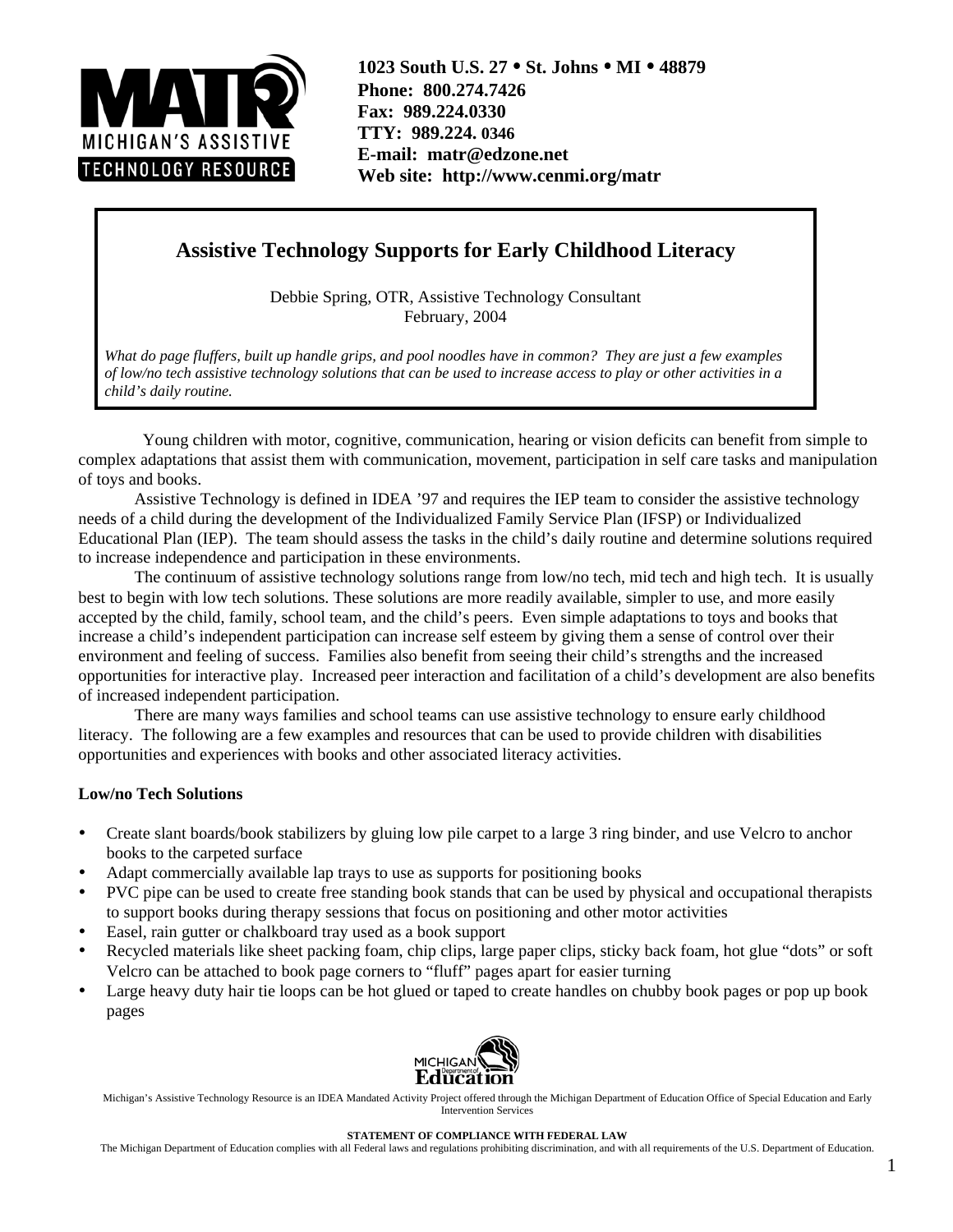- Scan or copy book pages to enlarge or place in more user friendly format such as 3 ring binders with page protectors, laminate, or photo albums
- Enhance copied book pages with communication symbols, textures or home made 3-D props, use Velcro to attach props, symbols or textures to story boards or book pages
- Commercially available books that are enlarged or come with 3-D props can be found at www.lakeshorelearning.com or Constructive Playthings-www.constplay.com
- Create or make personalized books using photos placing them in photo albums with cardboard back pages, or 3 ring binders
- Add pictures or symbols to text to enhance story meaning
- Create ways to store books in open baskets with props to increase ease of independent access and choice
- Pool noodles can be used to position the child during play and reading activities

# **Mid Tech Solutions**

- Program single repeated line stories using a single message communication devices like the BIGmack from AbleNet or the Chipper from Adaptivation
- Program simple short stories using a single switch sequential message communication devices like the Step by Step Communicator from AbleNet or the Sequencer from Adaptivation
- Single or sequential message devices can be activated by positioning a thin flat switch like the Pal Pad from Adaptivation behind the book that can be activated when the child presses on the page
- Create you're your own stories using talking photo albums available from a variety of sources
- The Book Worm from AbleNet can make almost any book a talking book, allows voice recording and alternate access to "listen" to the story
- Commercially available books on tape or CD, can be controlled by the child by using a single switch adapted cassette or CD player to start and stop the story. Head phones can also be used to enhanced listening

# **High Tech Solutions**

- Create simple single switch or mouse click access stories using Microsoft PowerPoint Tutorial- http://atto.buffalo.edu/registered/Tutorials/talkingBooks/powerpoint.php
- Create your own books using My Own BookShelf by SoftTouch www.funsoftware.com **.** An authoring program that allows you to create books, and categorize them into bookshelves. Children can pick their books from the bookshelf and read using a variety of access devices
- Create your own stories using Intellipics Studio or Intellitools Classroom Suite, stories can be read utilizing a computer and Intellikeys, an alternative and customizable keyboard with overlays
- Explore commercially available multimedia story books for your computer such as Living Books from Broderbund, UKanDo Little Books from Don Johnston, or Mightybooks
- There are also many free books available to play and view on line. Some examples are www.storyplace.org, www.mightybook.com , or www.starfall.com

As you can see there are many low cost simple solutions available to adapt learning and play environments for children with disabilities. A continuum of strategies should be made available and customized according to a child's needs. A teams increased knowledge and awareness of tools available as well as a focused problem solving approach ensures access to literacy related activities for all children.

 For more information and links related to assistive technology visit Michigan's Assistive Technology Resource (MATR) website www.cenmi.org/matr or 800-274-7426

# **References and Resources**



Michigan's Assistive Technology Resource is an IDEA Mandated Activity Project offered through the Michigan Department of Education Office of Special Education and Early Intervention Services

#### **STATEMENT OF COMPLIANCE WITH FEDERAL LAW**

The Michigan Department of Education complies with all Federal laws and regulations prohibiting discrimination, and with all requirements of the U.S. Department of Education. MATR Assistive Technology Supports for Early Childhood Literacy 2 2-04